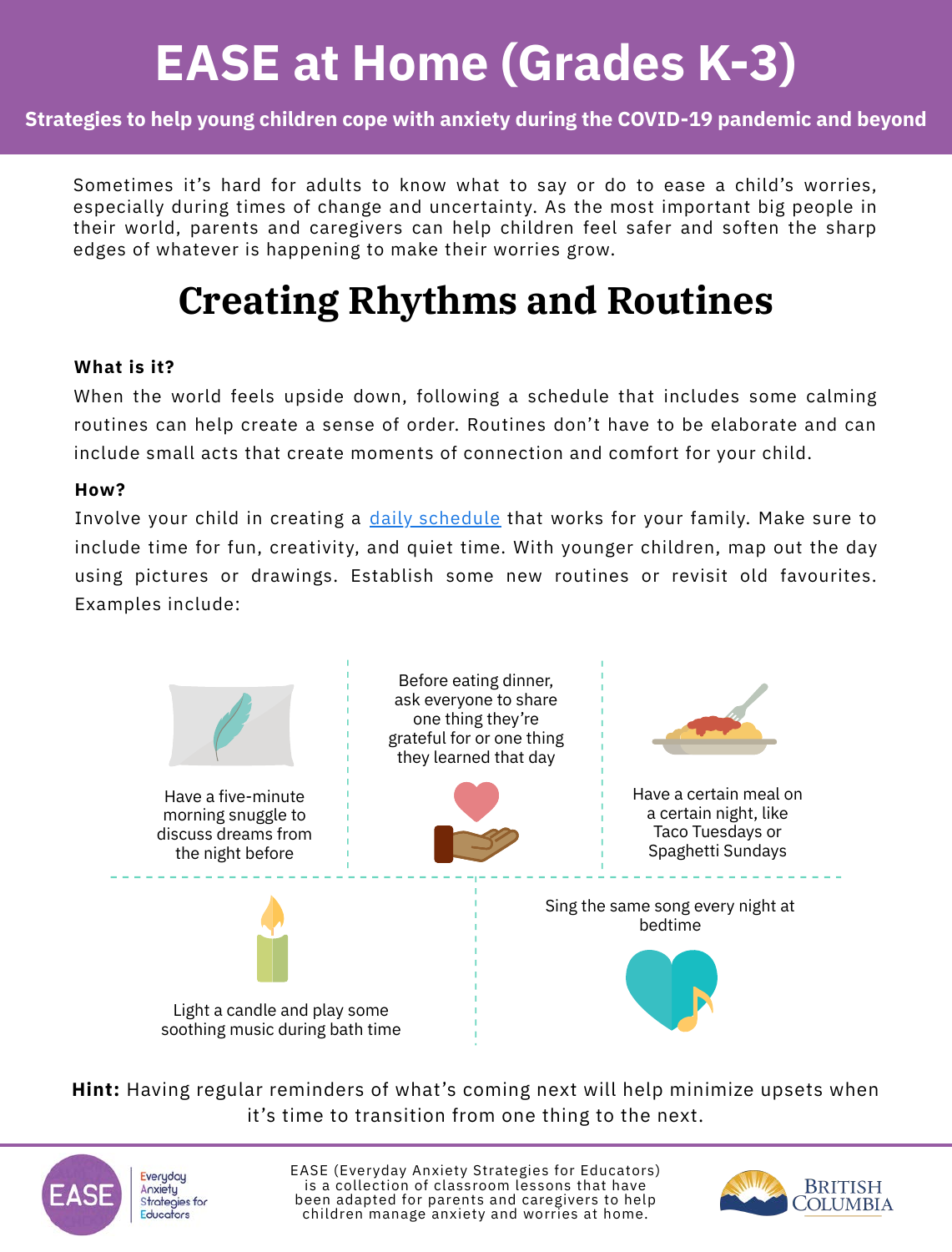#### **Strategies to help young children cope with anxiety during the COVID-19 pandemic and beyond**

Sometimes it's hard for adults to know what to say or do to ease a child's worries, especially during times of change and uncertainty. As the most important big people in their world, parents and caregivers can help children feel safer and soften the sharp edges of whatever is happening to make their worries grow.

### **Helping Children Find Their Feelings**

#### **What is it?**

Younger children may have a hard time identifying the intense and confusing feelings that come with all the changes in their world. They may be frustrated about having to stay home all the time, disappointed that activities are cancelled, and worried about the news. Parents and caregivers can help them learn to recognize their emotions and find ways to express them, so they don't stay bottled up inside or get acted out in unsafe ways.

#### **How?**

Read picture books or watch videos about different emotions and ask if your child is having any of the same feelings. Examples include:

by Jo Witek Play a feelings charade game by taking turns acting out different feelings and guessing what they are.

**[In My Heart](https://www.abramsbooks.com/product/in-my-heart_9781419713101/)**

child to talk about the feelings they've been

having lately.



**[The Feelings Book](https://www.hachettebookgroup.com/titles/todd-parr/the-feelings-book/9780316012492/)** by Tod Parr

**[The Feelings Song](https://www.youtube.com/watch?v=-J7HcVLsCrY)** by Miss Molly

Invite your child to find ways to express their feelings through drawing and painting, imaginative play, dancing, ripping up paper, banging on drums or pots, and even having a good cry.



**Hint:** Acknowledge all the feelings your child experiences. Be present and supportive without trying to fix or change how they feel. For example, 'I'm guessing you're feeling so frustrated that you can't play with Alex. It's so hard not being able to see your friends. I bet you really miss him." or "Feeling a little nervous now is a sign your emotions are working as they should."



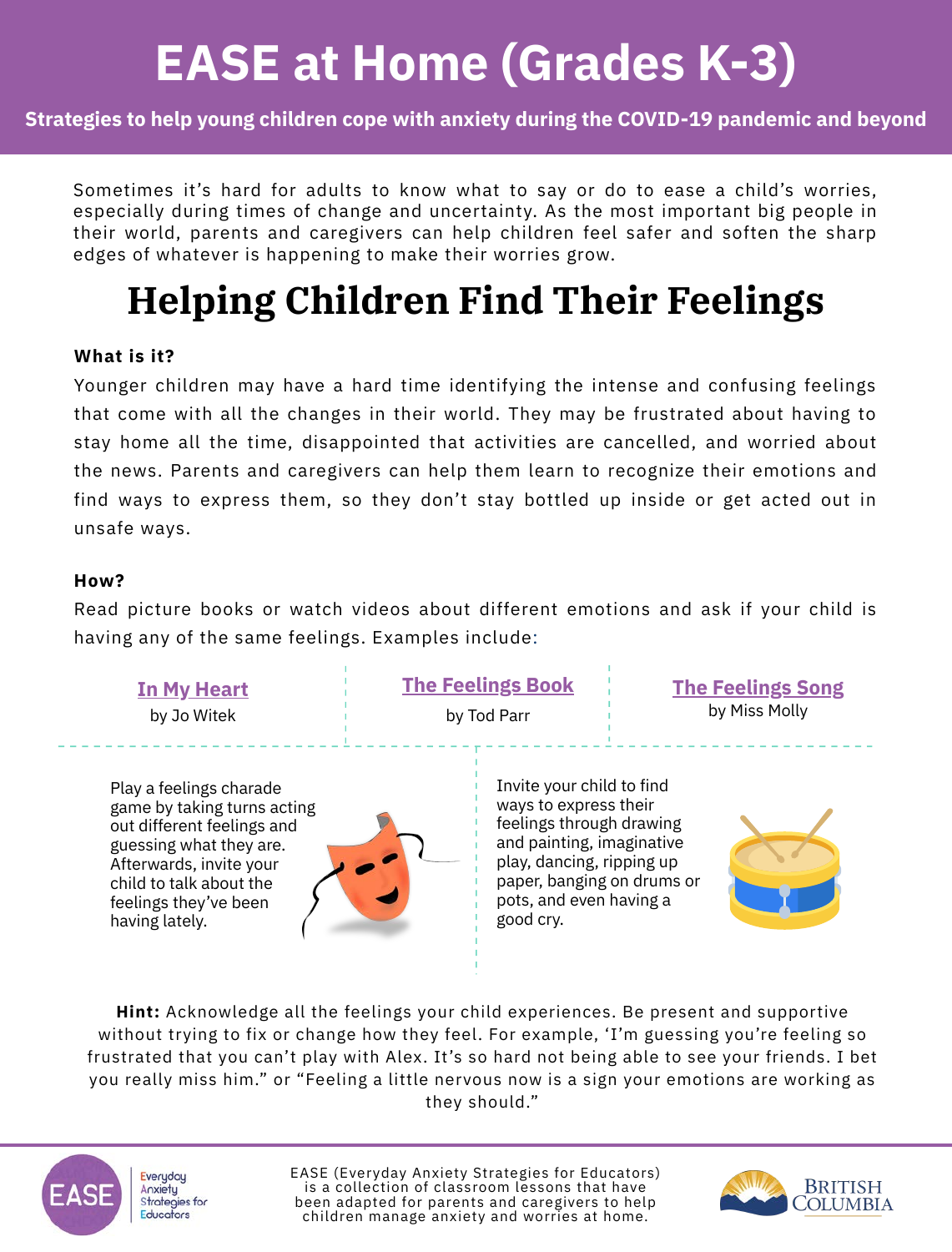#### **Strategies to help young children cope with anxiety during the COVID-19 pandemic and beyond**

Sometimes it's hard for adults to know what to say or do to ease a child's worries, especially during times of change and uncertainty. As the most important big people in their world, parents and caregivers can help children feel safer and soften the sharp edges of whatever is happening to make their worries grow.

### **Relaxation Skills: Calm Breathing**

#### **What is it?**

Children are usually not aware that worries and other difficult emotions can 'show up' in their bodies as physical discomfort, like tummy aches, headaches, and muscle tension. Regularly practising fun relaxation exercises can help bodies and minds feel loose and calm and dial down stress and worries when they do arise.

#### **How?**

Practicing slow, deep breathing is one of the most effective ways to feel relaxed, centred, and focused. Encourage children to breathe slowly in through the nose, allowing the belly rise, hold for a few seconds, then slowly exhale through the mouth, causing the belly to fall. Repeat the cycle 3-5 times to start and build up to 10 times for a more powerful calming effect. Add some fun by trying the following:



**Hint:** Calm breathing is best practiced regularly and when your child is already calm so they can remember how to do it when they feel upset. Learn to identify your child's triggers so you can do some calm breathing together before things get out of hand. It's always easier to deal with strong emotions before they get too overwhelming.

**Everyday** Anxiety **Strategies for** Educators

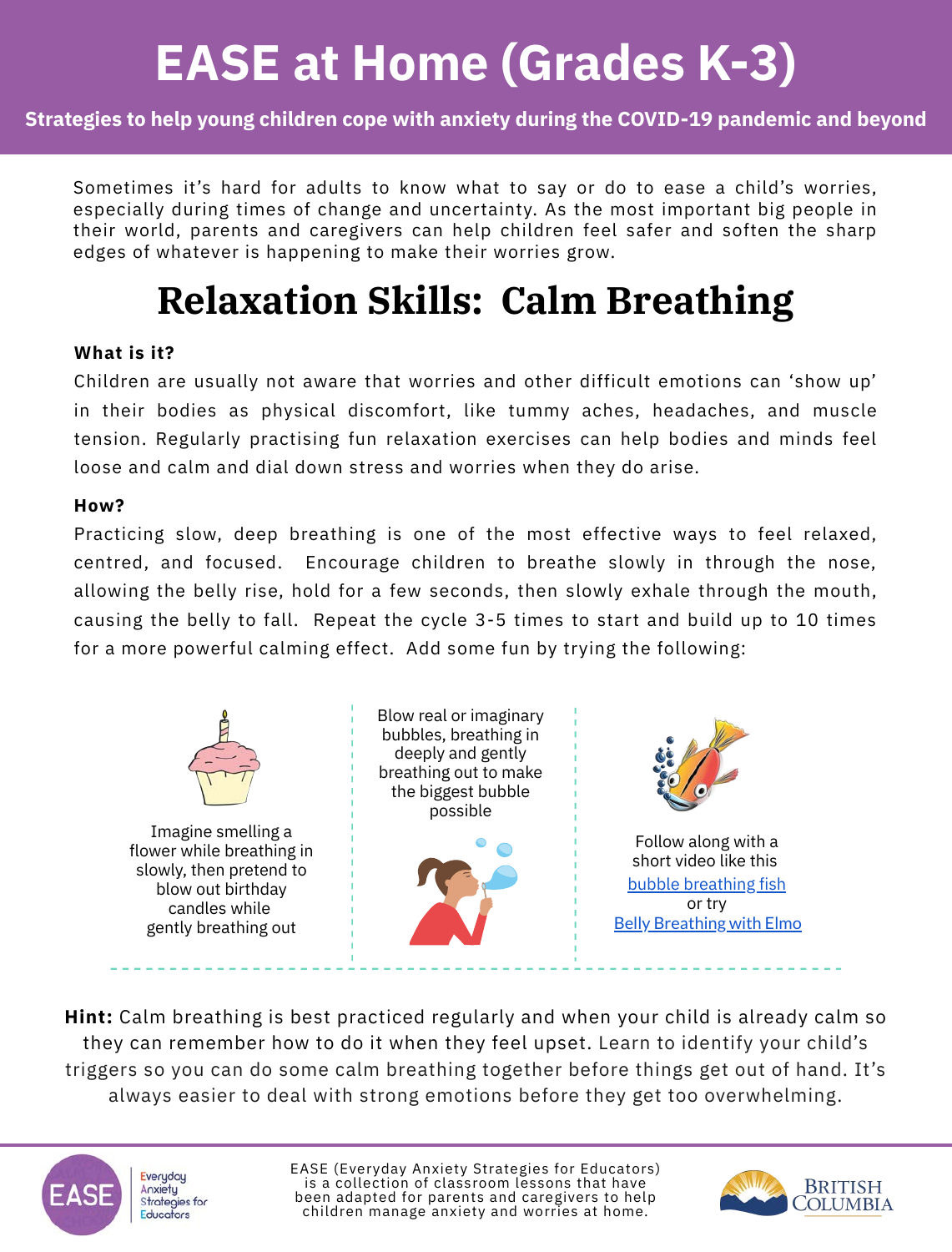#### **Strategies to help young children cope with anxiety during the COVID-19 pandemic and beyond**

Sometimes it's hard for adults to know what to say or do to ease a child's worries, especially during times of change and uncertainty. As the most important big people in their world, parents and caregivers can help children feel safer and soften the sharp edges of whatever is happening to make their worries grow.

### **Relaxation Skills: Tense & Relax**

#### **What is it?**

When kids and adults feel worried, they tense up physically. This muscle tension can feel uncomfortable and contribute to general feelings of unease. Tense & Relax involves [children learning to tense up, hold, and completely relax each muscle group, one at a](https://www.youtube.com/watch?v=1unEqeYwe0Q) time. This <u>Flopometer</u> video describes this concept in a child-friendly way.

#### **How?**

Help your child understand the difference between feeling tense and feeling relaxed by asking them to imagine themselves as:



**Hint:** Just like Calm Breathing, Tense and Relax exercises are best practiced regularly so they will be more effective when your child needs to calm their body down.